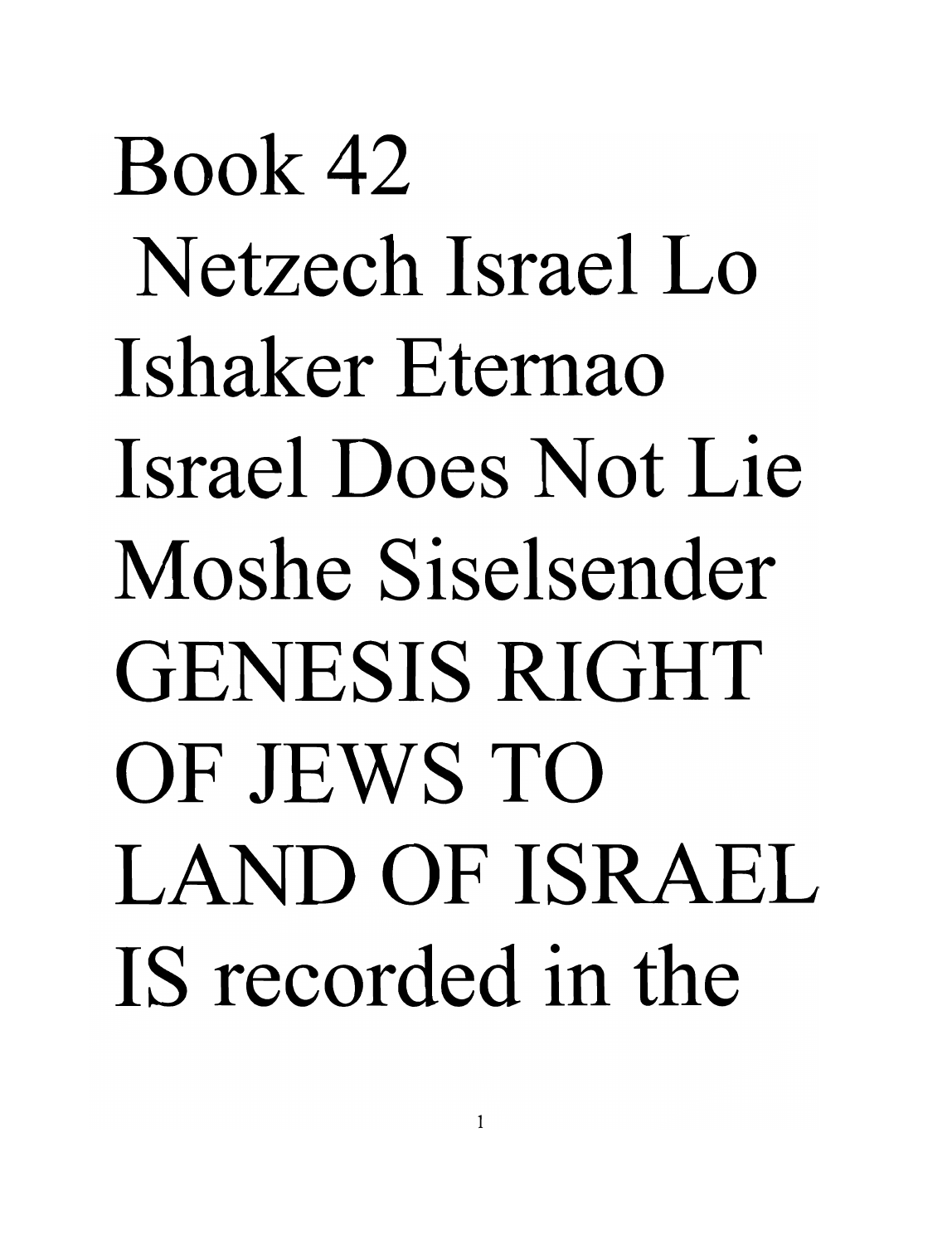Bible I God gave all of historical and New Israel to the Jews . This includes Judea Samaria Gaza Golan Jerusalem historical and new Israel.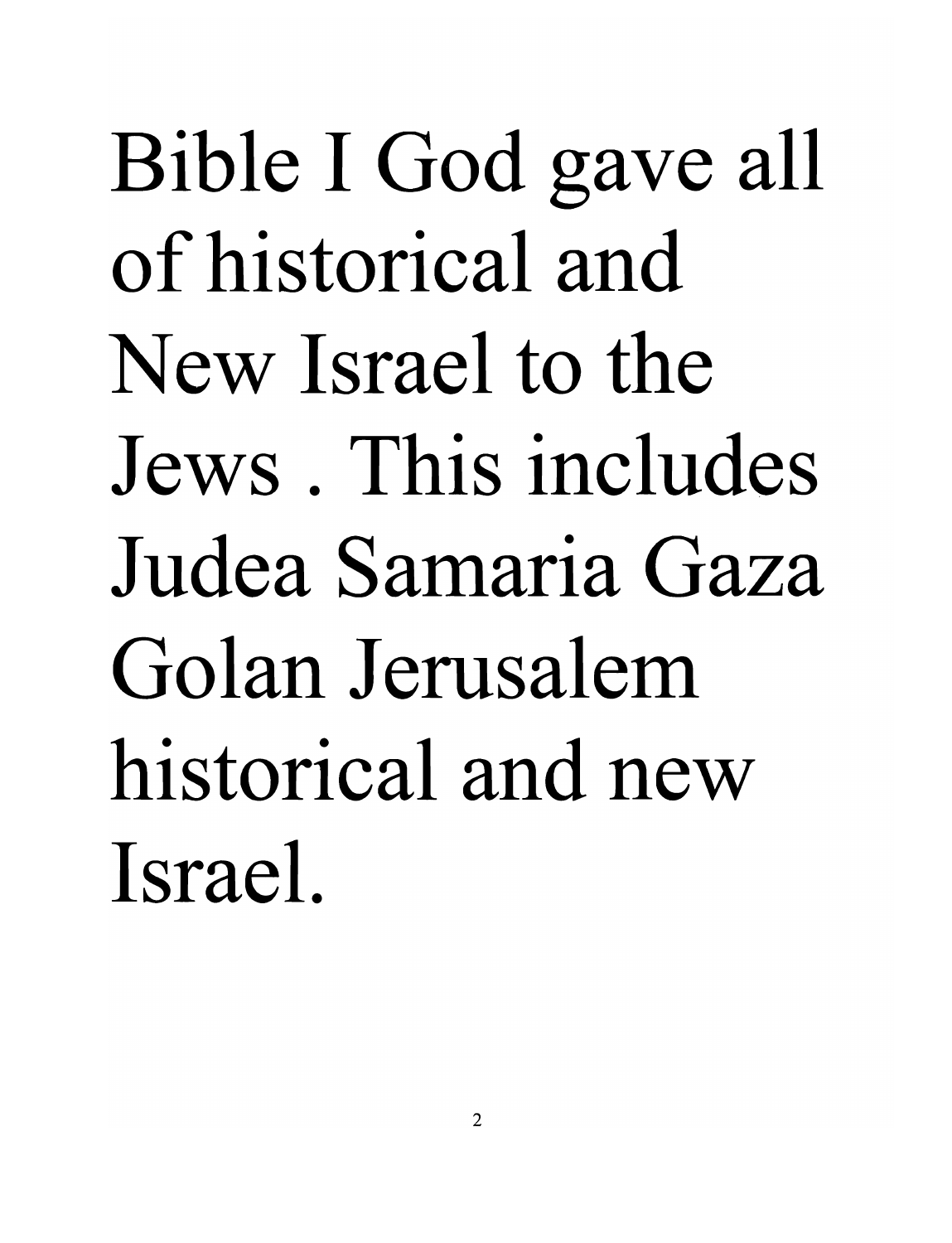Read books 1- 41 for details especially 33 34 35 36 37 40 Following are pictures of the knights of Jewish Defense and survival. They are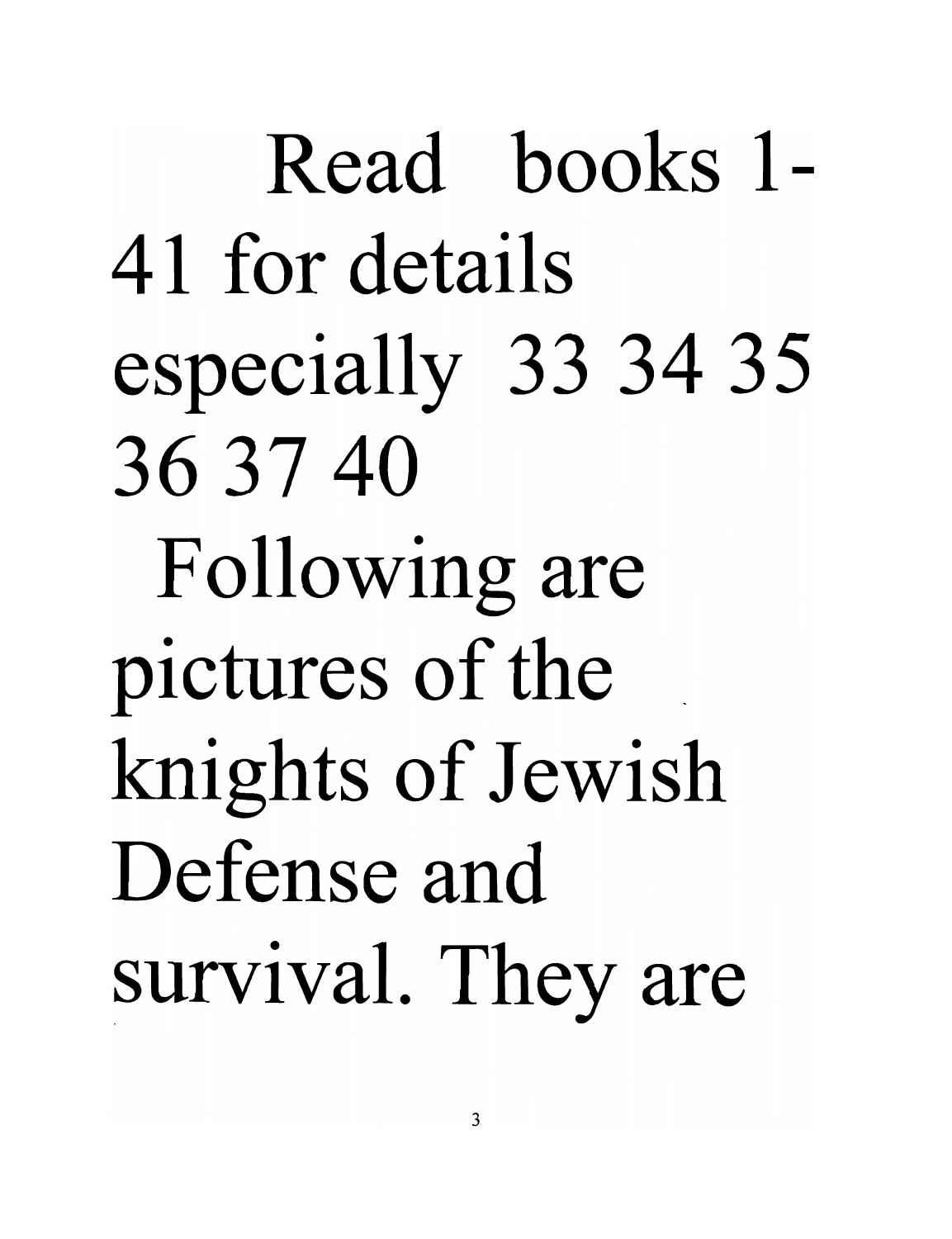the carriers of the Torch of Torah that is the foundation of Jewish continuity for the last 4000 years. We also included the history of the citadel of David in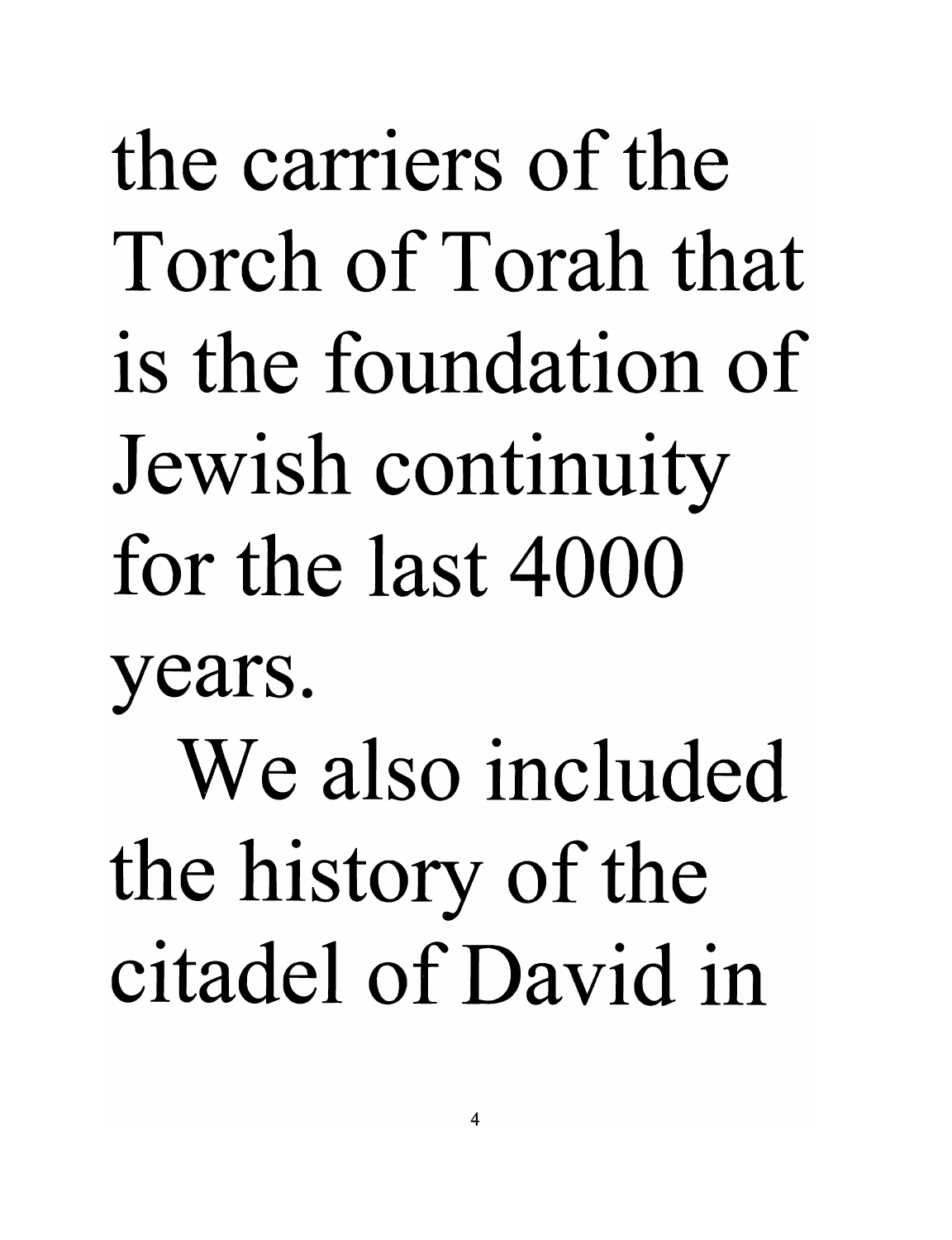#### Jerusalem.

Goebels the propaganda minister of Hitler stated that if you want a lie to become reality especially of past events repeat it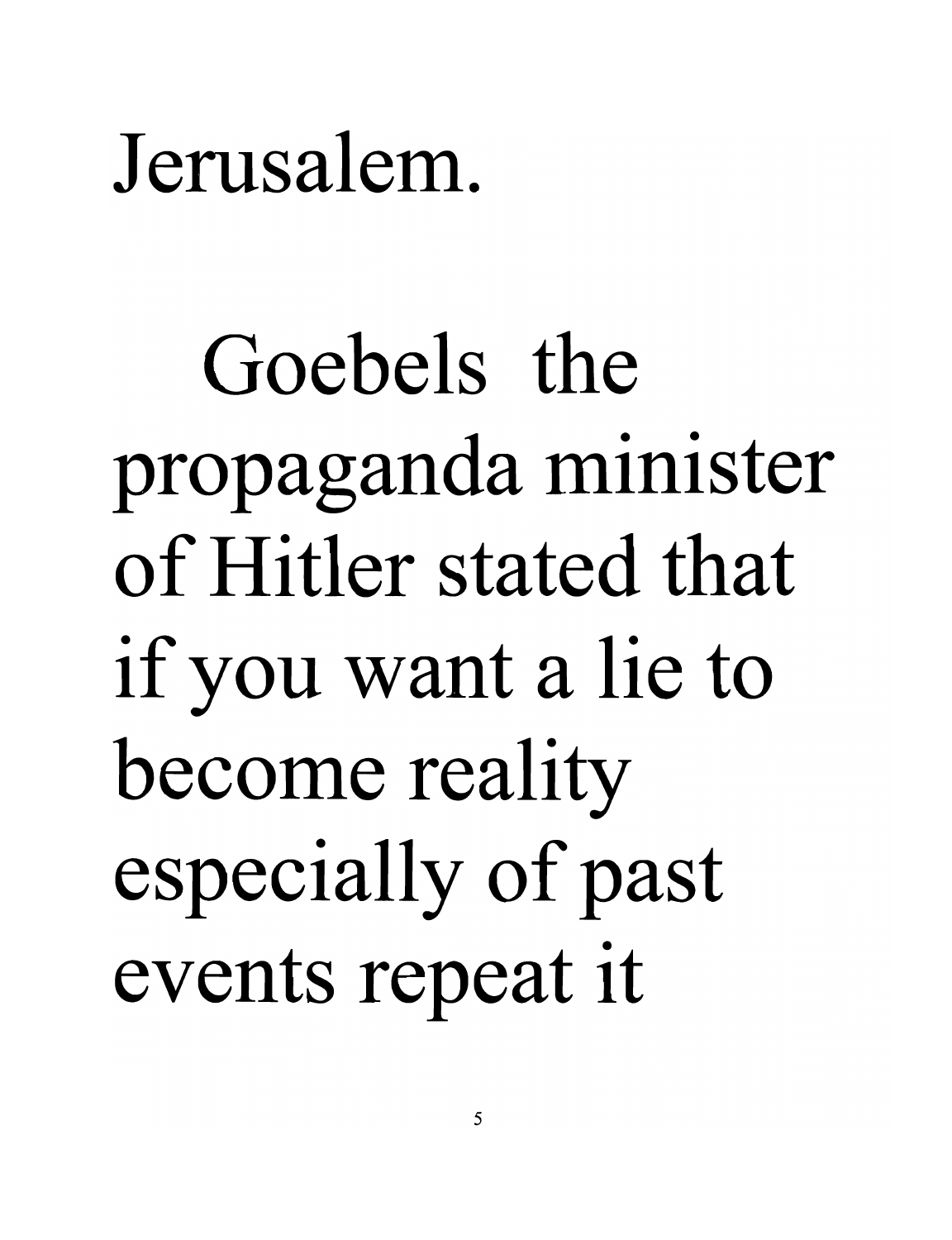continually . The Arabs and Palestinians are following Goebel's advice. They now claim that they are the descendants of the ancient Cananites. They no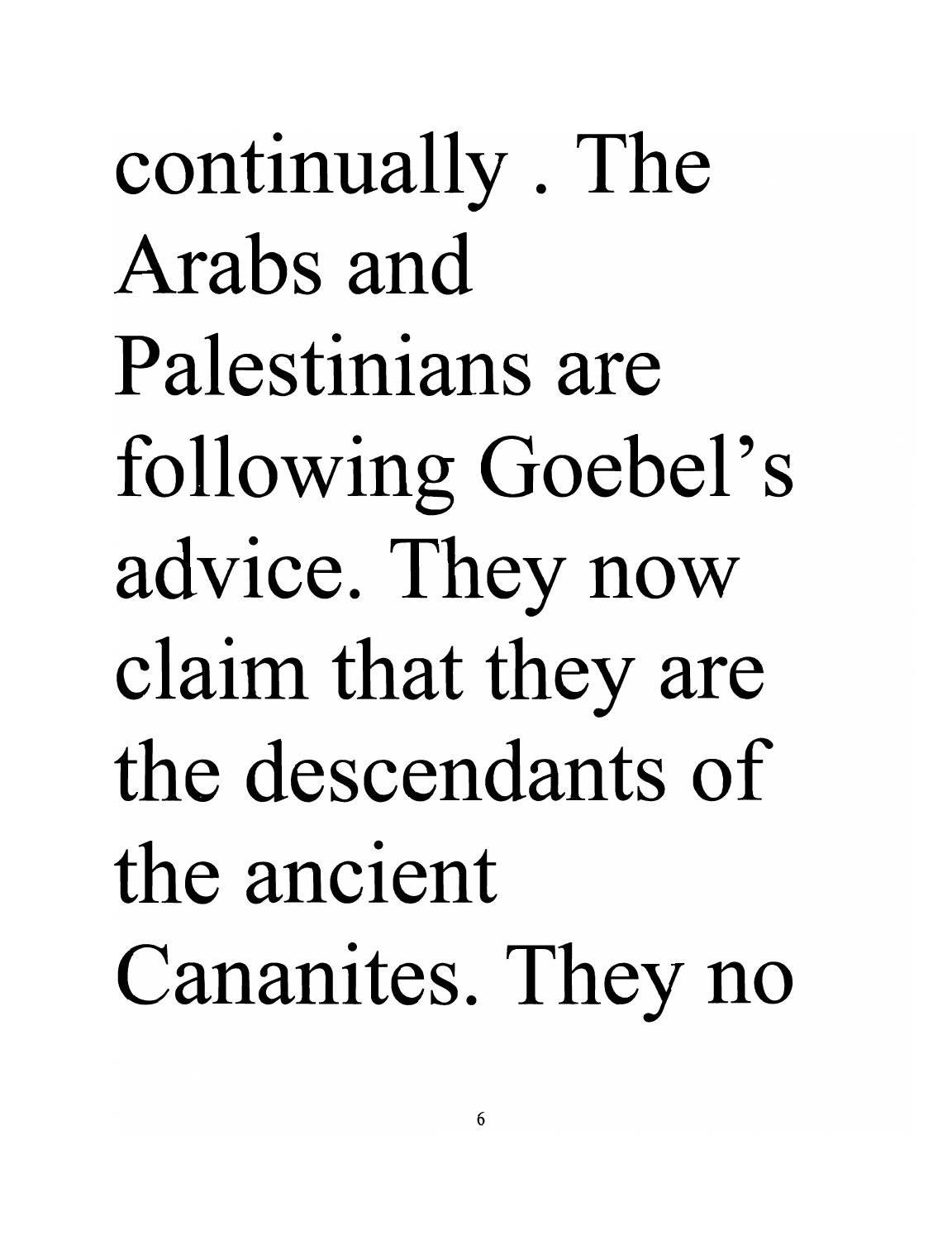longer are the descendants of Ismael the son of Abraham.

This lie can easily be exploded.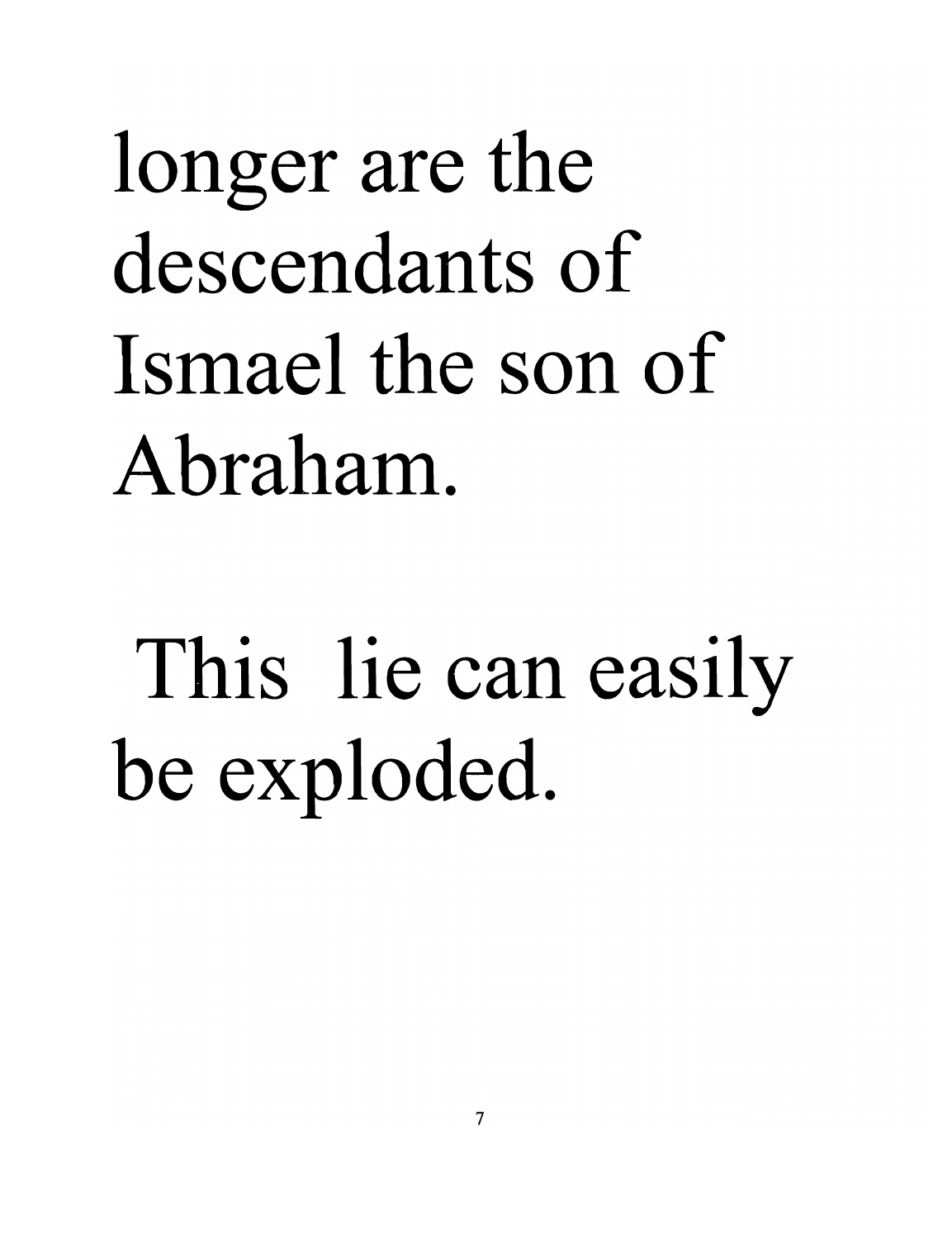All the Cananites were given three choices to accept the seven Nohadite Principles of all civilized countries today : [1] not to kill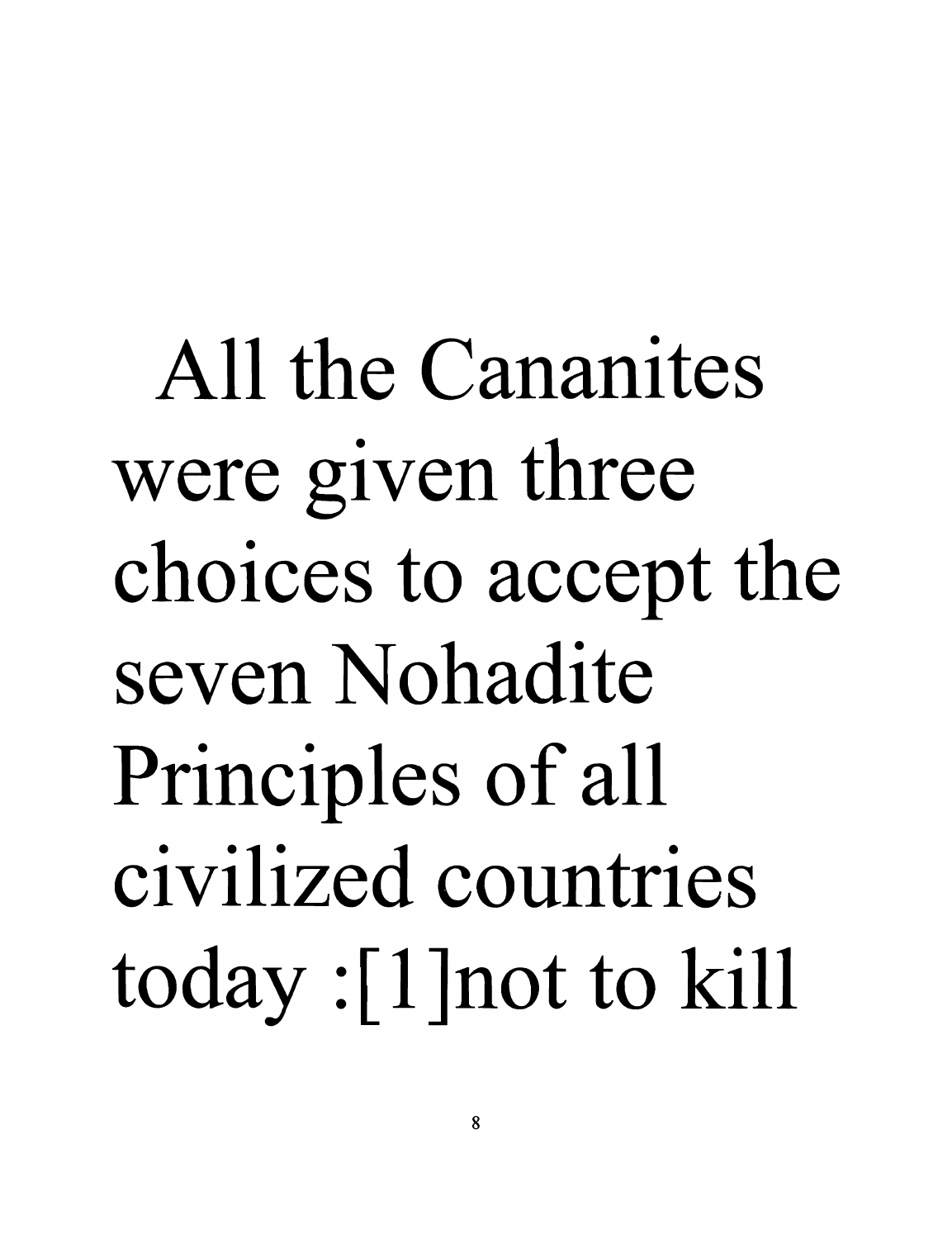[2]not to steal[3 ]not to commit adultery not to steal another's spouse [4 ]not to be cruel to animals[5]  $\lceil 6 \rceil$   $\lceil a \rceil$  to establish judicial systems that embody these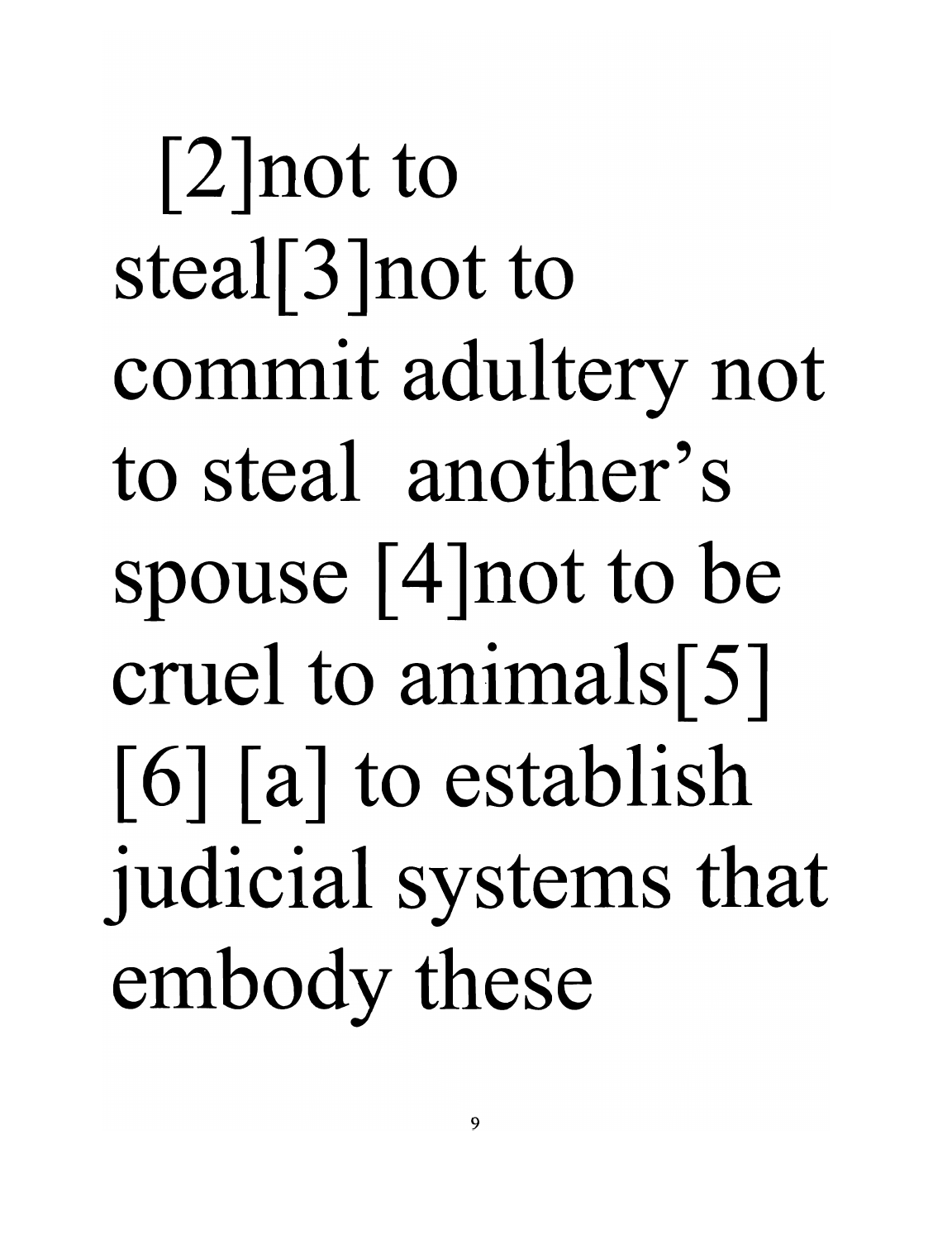principals [b] to establish courts of law to try disputes [c] establish police forces to enforce these laws [7]not to worship idols not to curse God.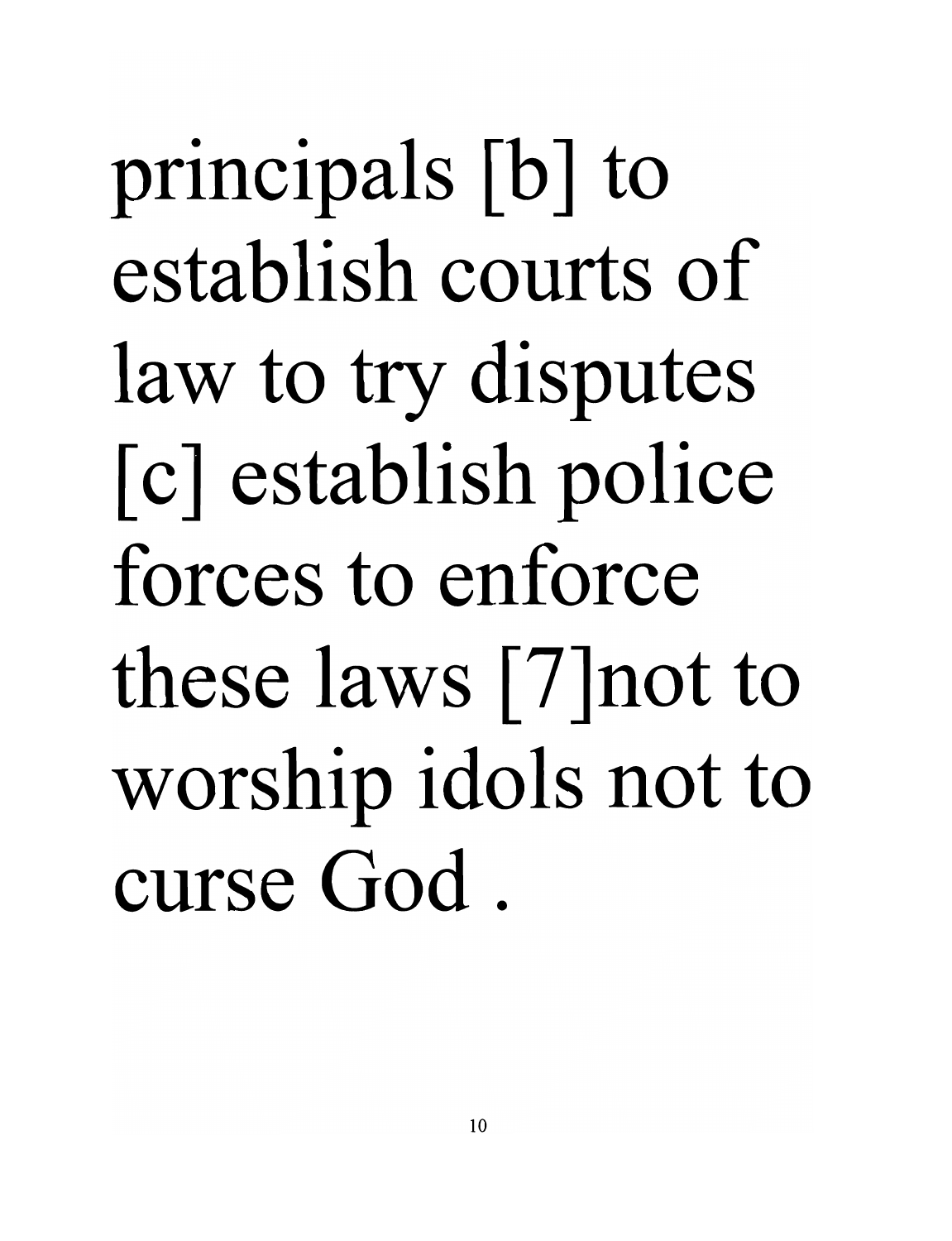# 11 Or else they can leave on their own. III Or else to do battle.

Jerusalem Talmud Shevius Chapter 6 ;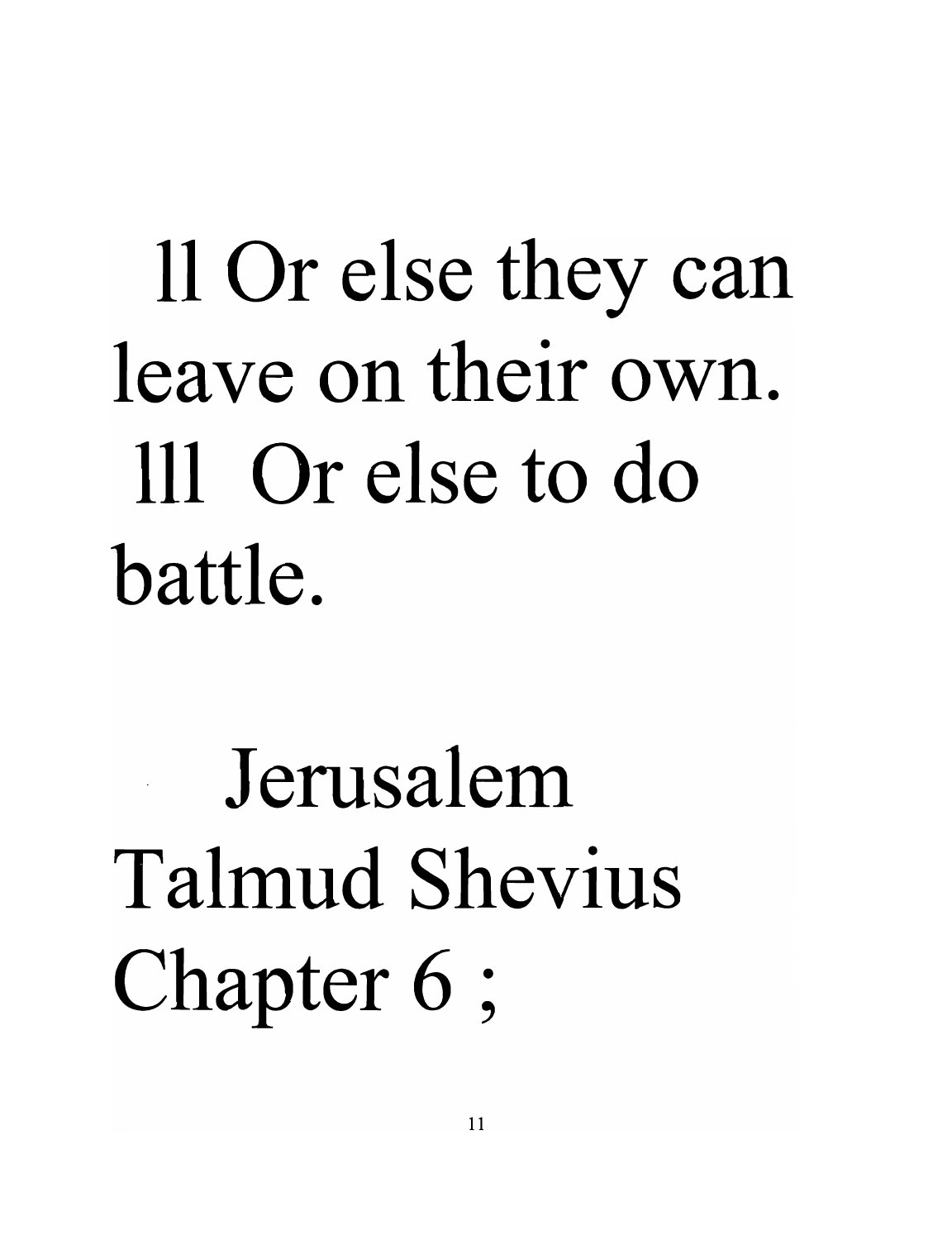# Rambam laws of Kings 6:3, 6:4 ,6:5, 6:7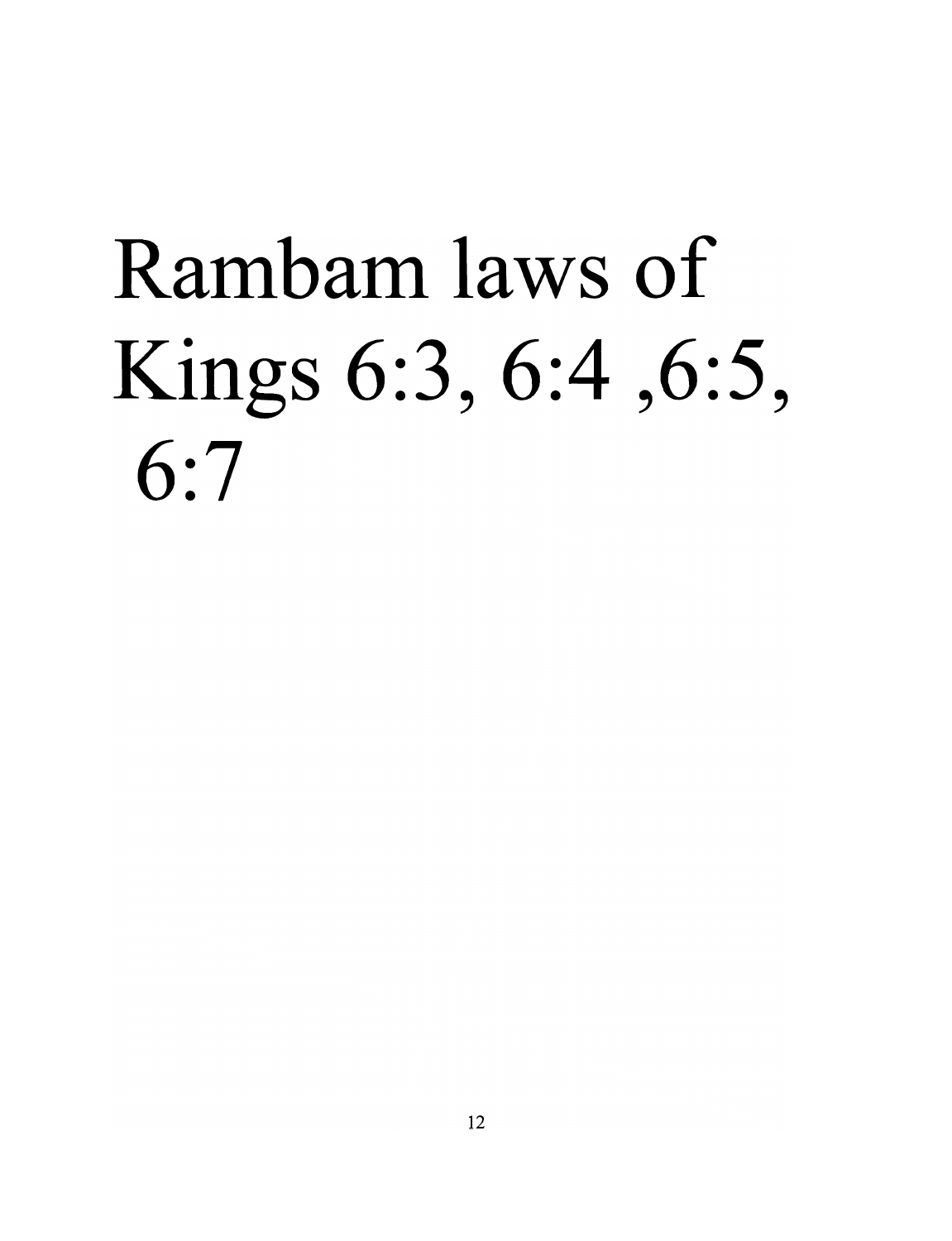All of them chose to do battle or left. "There does not exist a trace of the Seven Nations" [that includes the Cananites or Philistines]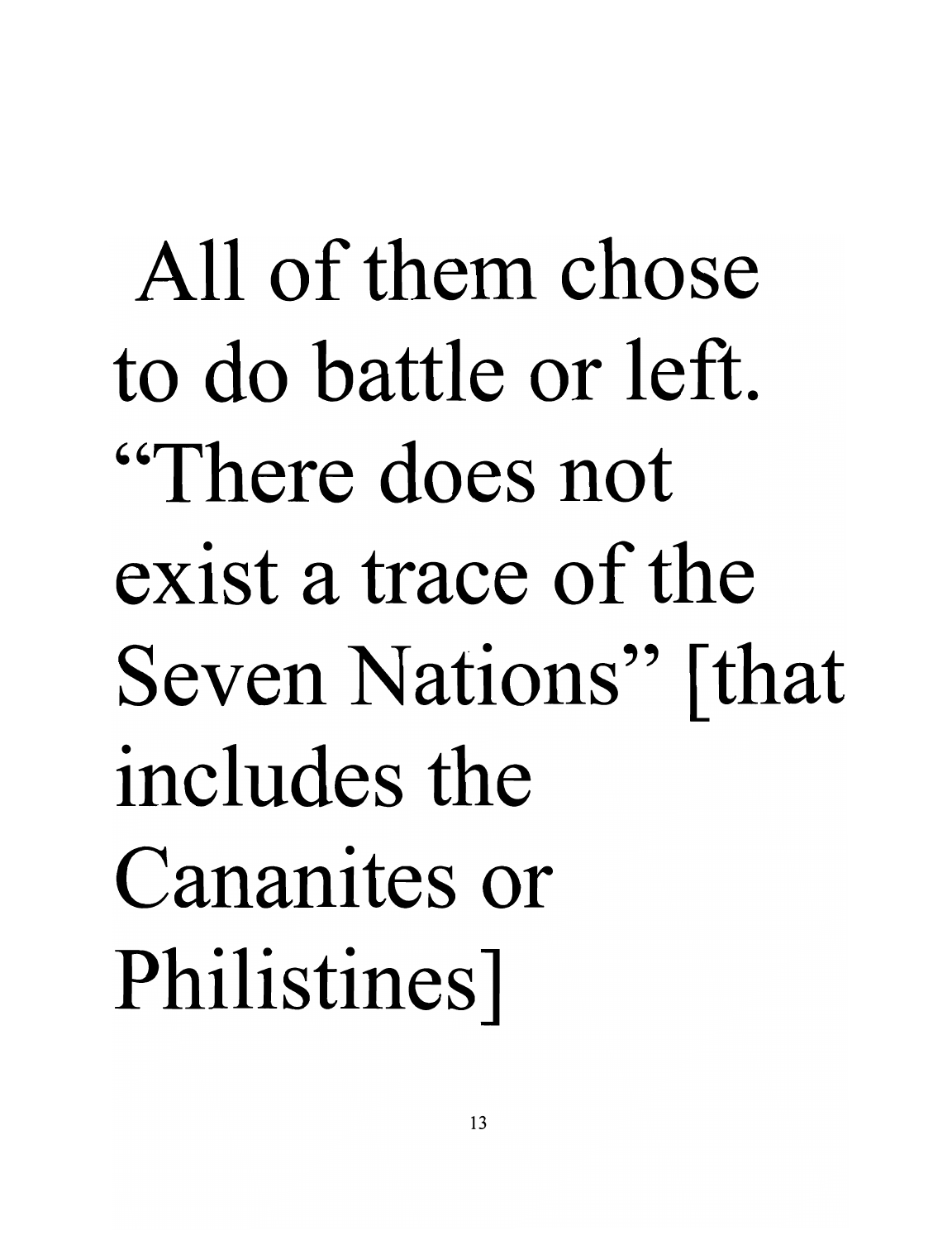## Rambam Mlochim-Kings 5:4

Joshua invaded The land of Israel in the year of creation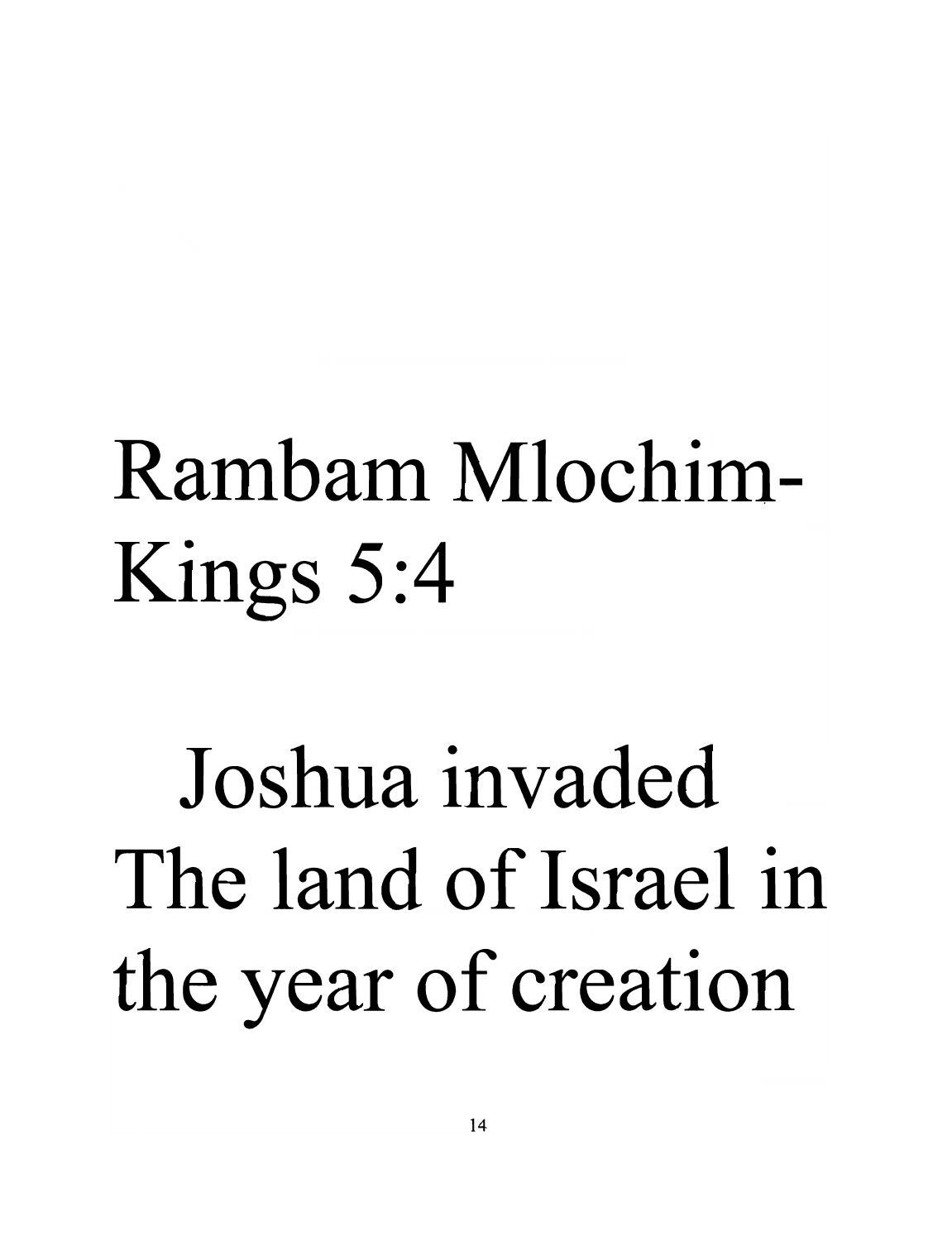2388. If there were any Cananites left in adjoining countries they all were exiled by the Assyrians and later the Babylonians between 3000 -3238 years after Creation.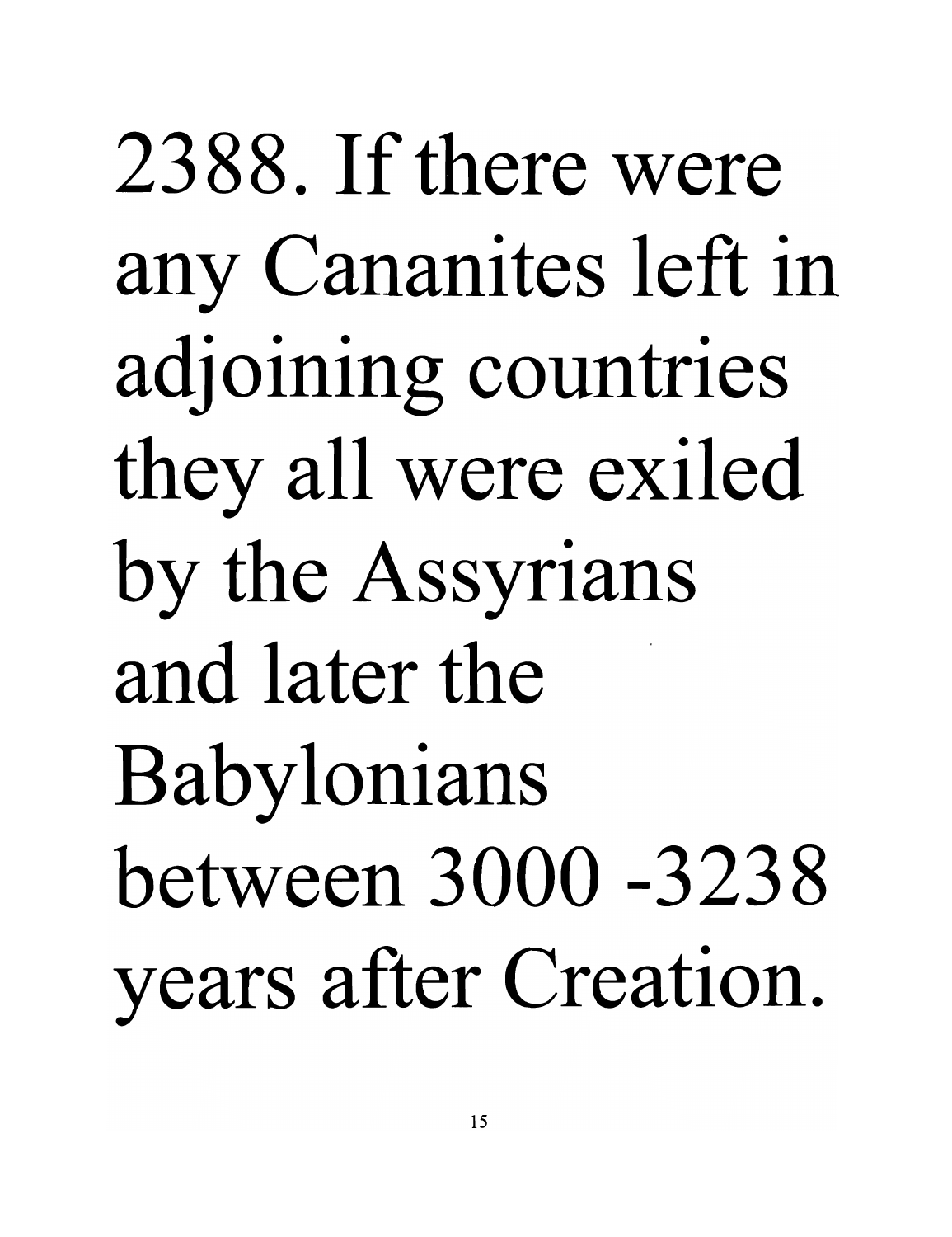Not only the Cananites but also the ancient Egyptians that lived at the time of the giving of the Torah at Mount Sinai 2348 years from creation The original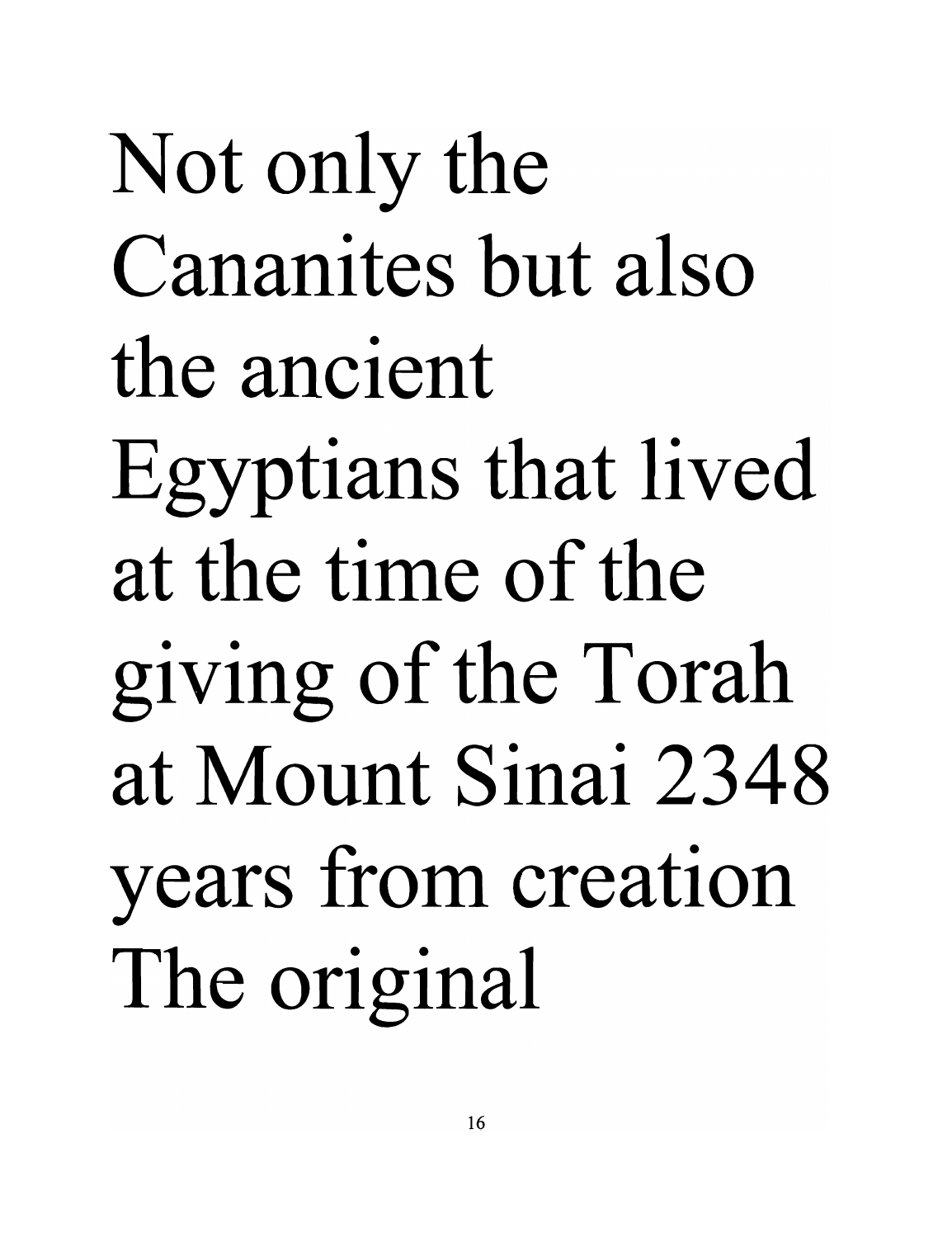Egyptians likewise were exiled and were forced to live elsewhere. Talmud Bavali Kedushin 89:a ; Tosephta Yodayim 4:4; TalmudBavali Berochos 28:a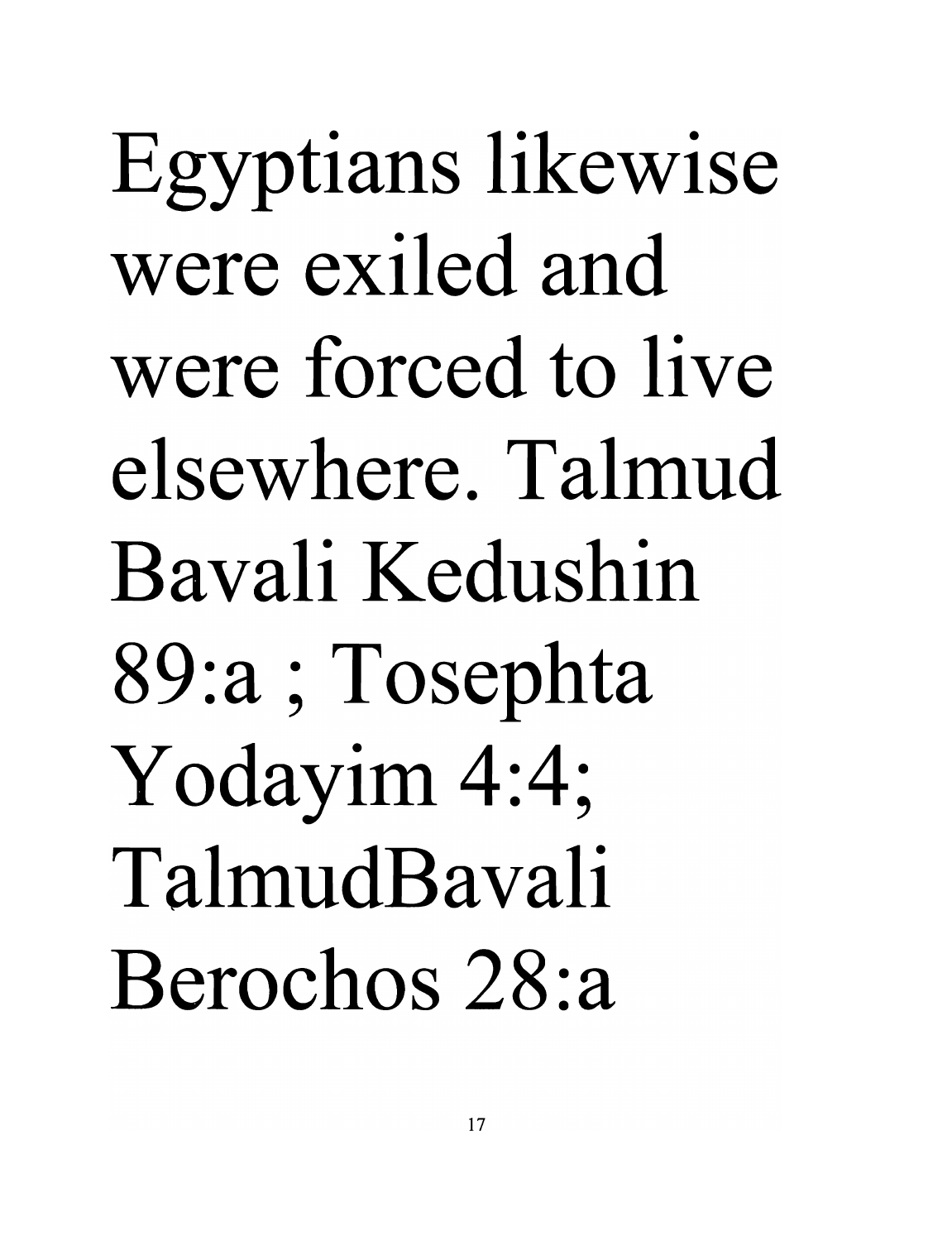Rambam Laws of Isurei Biah Chapter 12:25; Orech Hashulchon EvenHoazer 4:19 Shulchan aruch Even Hoazer 4: 10 . See Tosephta Kedushin chapter 5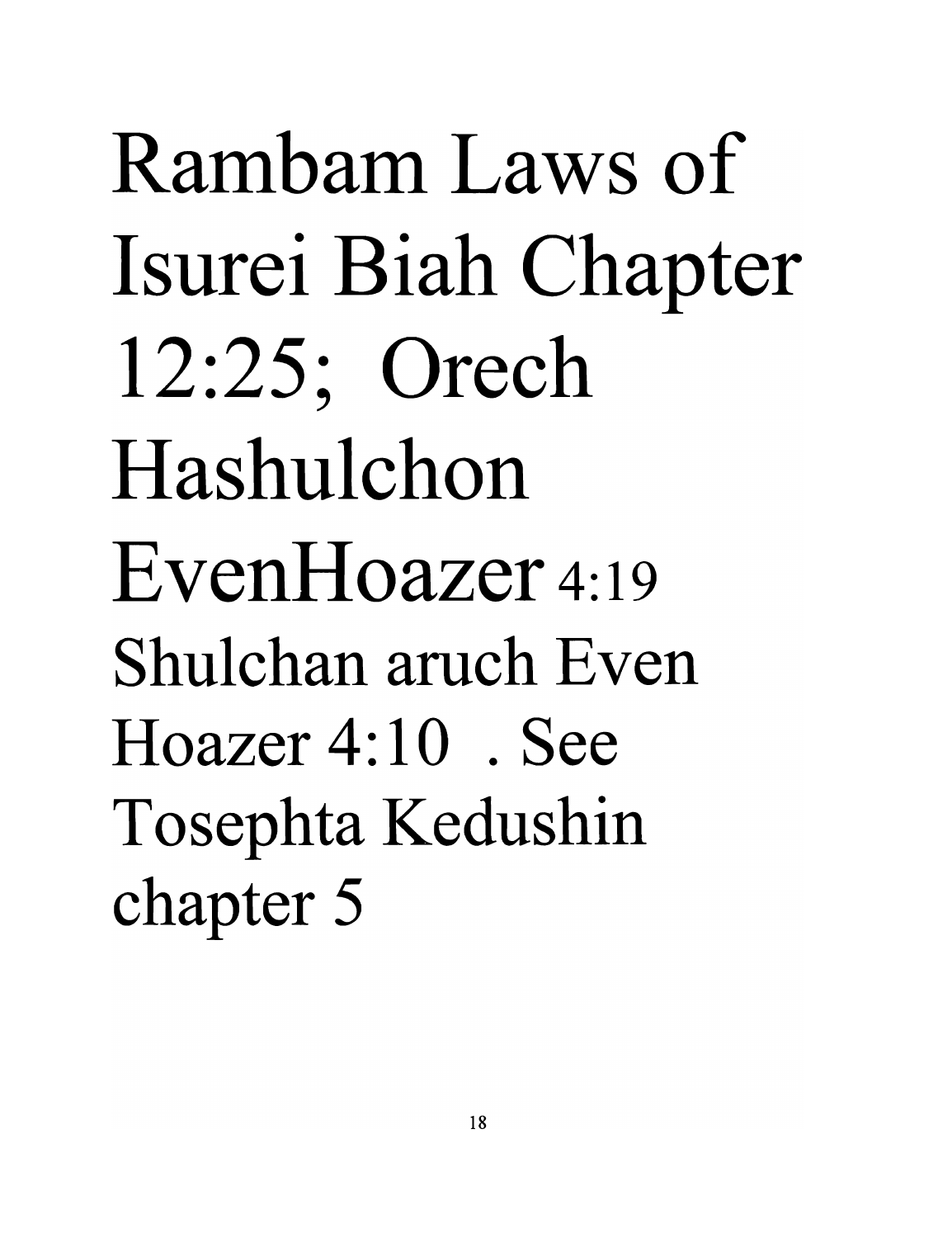See Jewish conquest of land of Israel written by will Durant See Social and Religious History of the Jews by Salo Whitmayer Baronprofessor of history Columbia UniversityBooks 1 ,2 ,3 ; See toltof Yisroel by Zev Yaavetz books 1 , 2, 3, 4 ;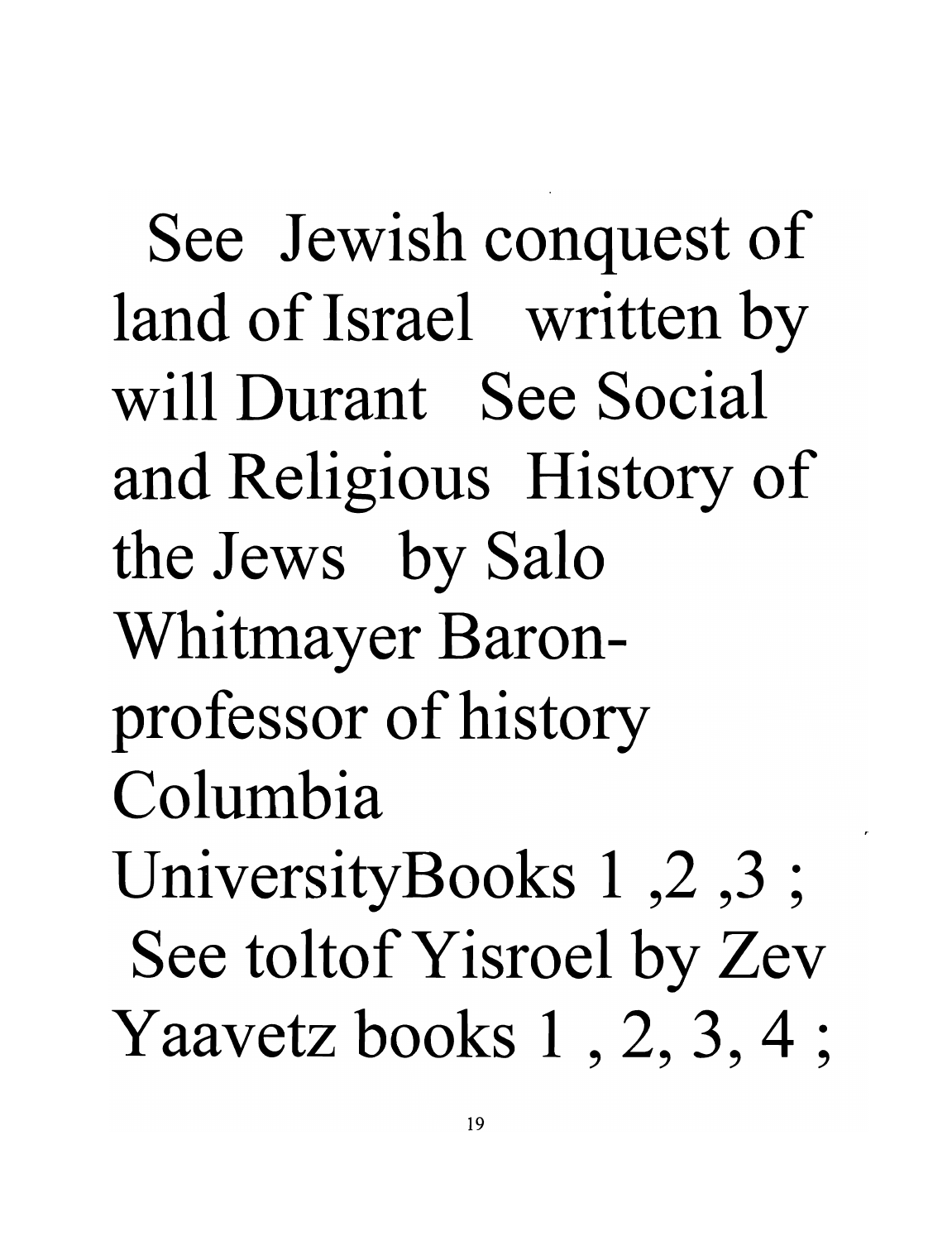Divrei Am Olom by S. Dubnov ; History of the Jews by Grayzel ; Triumph of Survival by Wein ; Seder Hadorot Hamefuor Seder YEMOS Olom Shlomo Halprin volume 1 , 2 See my books 33 34 35 36 37 38 39 40 and volumes 1-41 .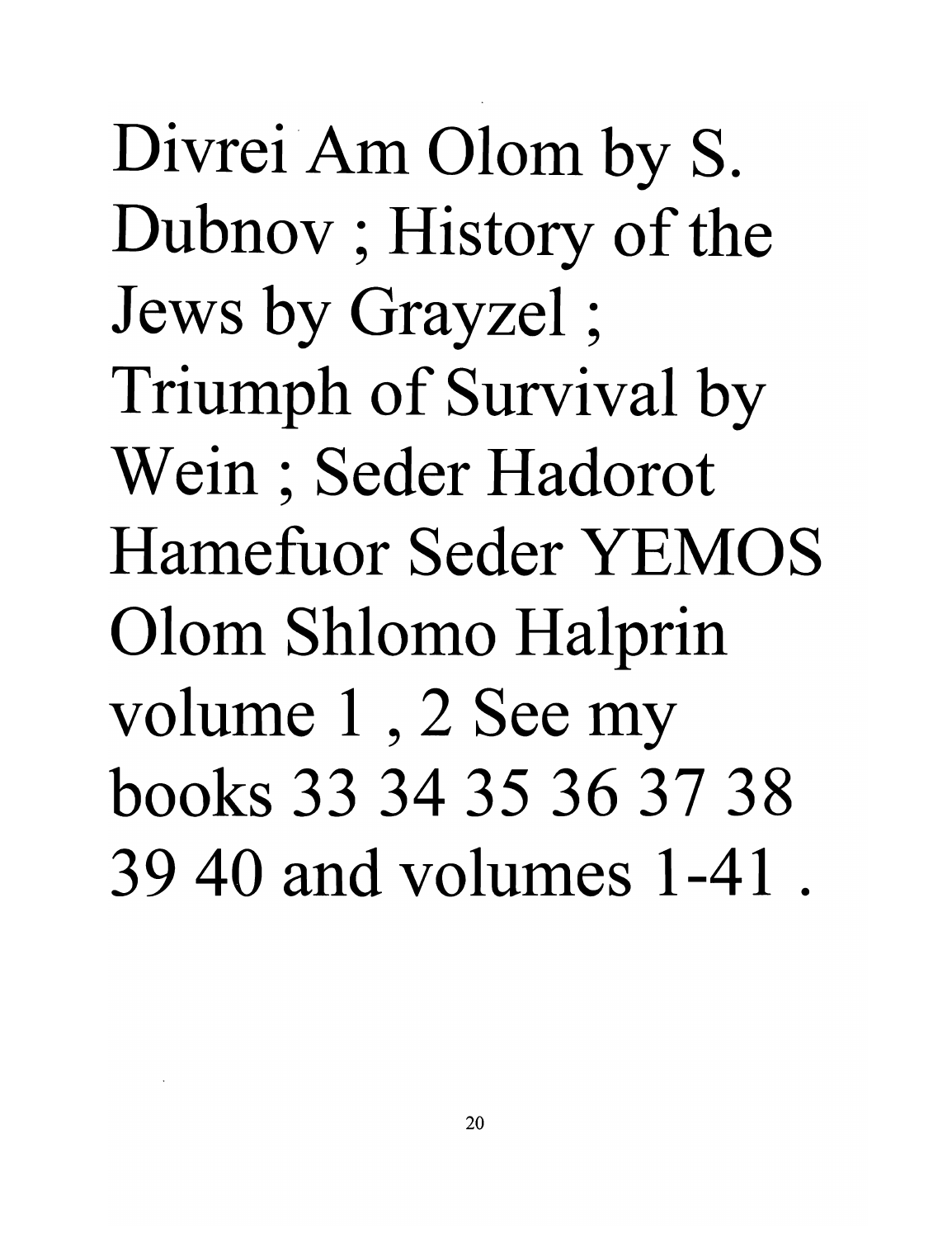So, the Palestinian claim that they are descendants of the Cananites or Philistines is another lie in their litany of fairy tales. They and the Europeans and those Protestant Churches who support them are the number one [1] Anti-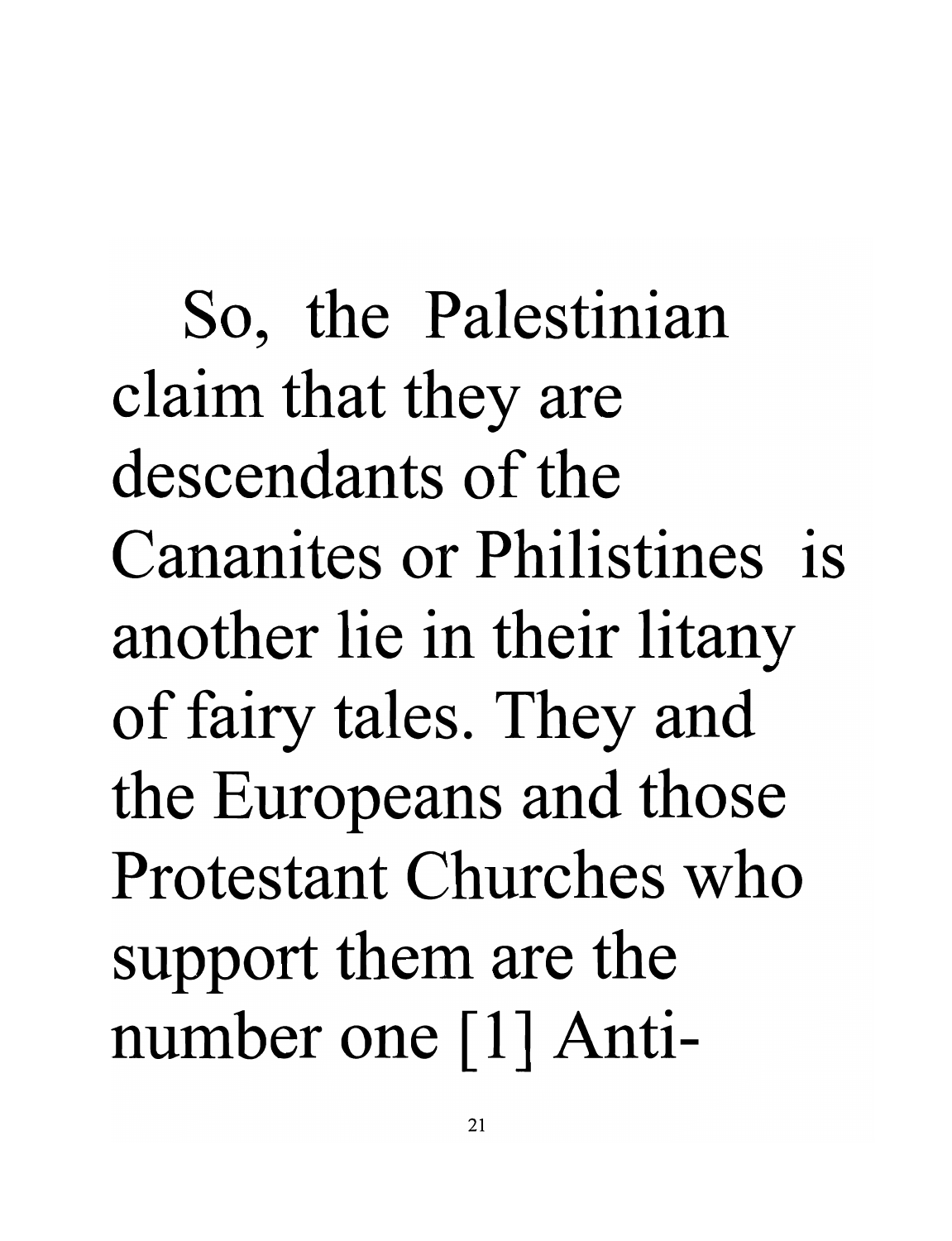Semites Their goal and mission in life is to complete the work of Hitler to boycott and divest from Jewish businesses. In that way they hope to bring Israel to its knees and force the Jews to commit suicide by abandoning historical Judea Shomron Golan Gaza and of course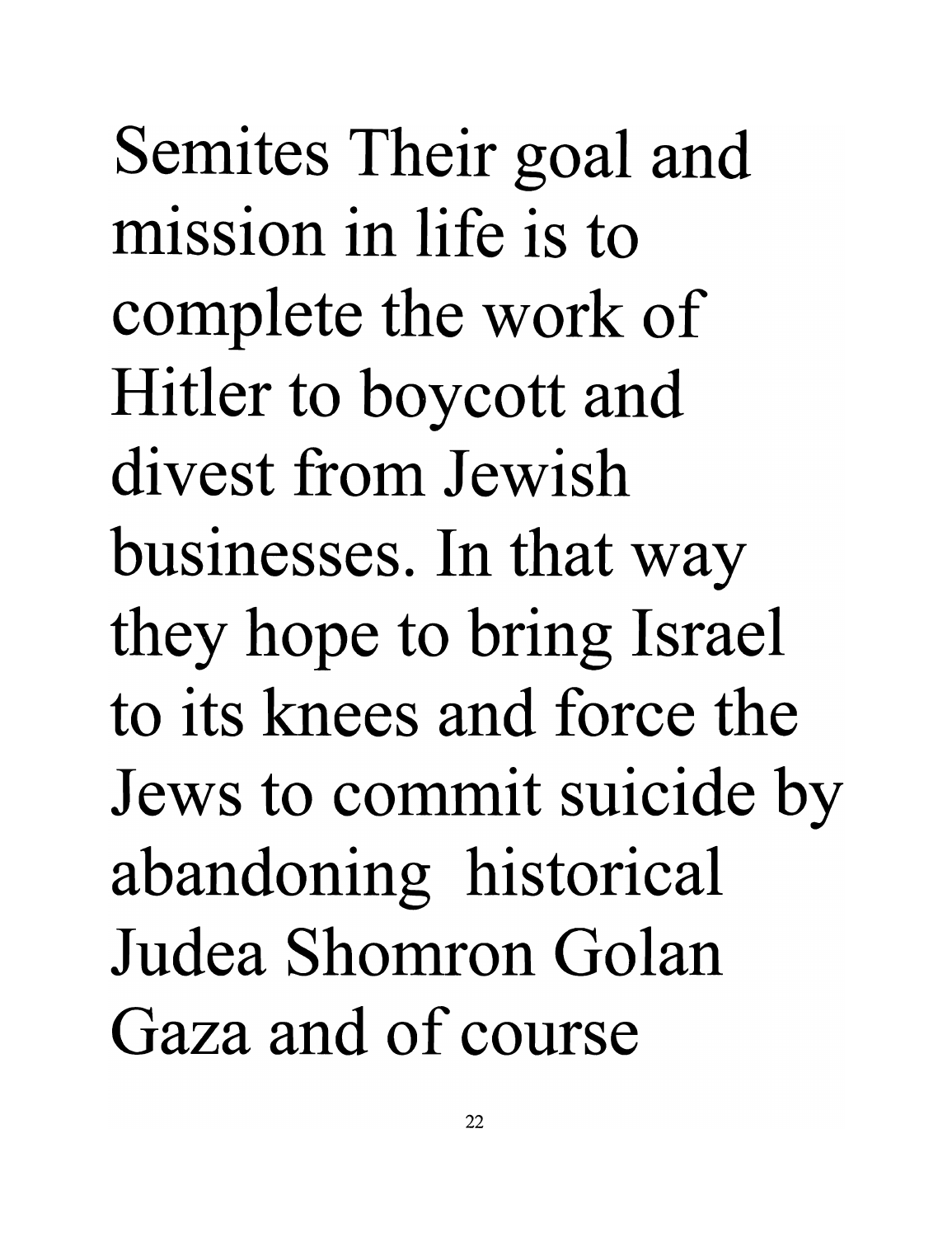#### Jerusalem.

Let the Palestinians show the continuous uninterrupted link of 3400 years that the Palestinians living today have with the ancient Cananites. This last lie was first born in 2014.